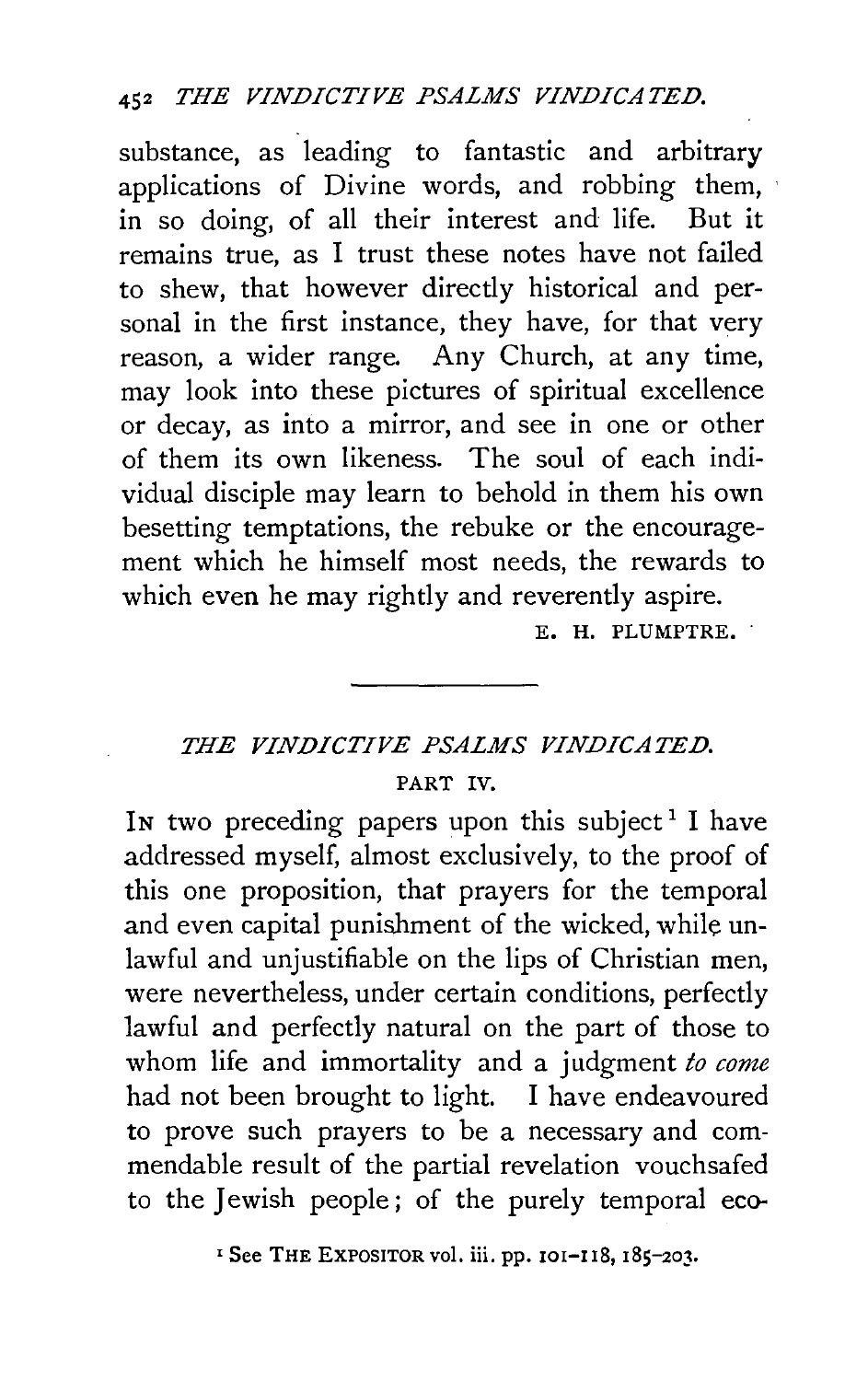nomy under which they lived. And I am not without hopes that, to some of my readers at least, this point may now seem *to* be sufficiently established, and to need no further witness.

And yet, up to the present moment, the crowning argument in its favour, the argument which, as it seems to me, settles this question conclusively and for ever, has barely been hinted at. For indeed the lawfulness and perfect propriety of the prayers in question may be proved in a very summary and decisive way. It is proved by the fact that such prayers are recorded in Holy Scripture, and recorded as receiving the solemn and express ratification and approval of God.

It is, I think, a consideration which is constantly overlooked in the discussion of the Vindictive Psalms that we have both imprecations and comminations outside the Psalter, imprecations and comminations similar in kind to those of the Psalter and certainly not less terrible in degree, and yet that these imprecations and these comminations have received, distinctly and unmistakably, the seal of the Divine approval. It follows, consequently, that for those who admit the inspiration of Scripture, these latter afford a complete and triumphant justification of the former, for obviously, no one who admits that the latter are right can logically maintain that the former are wrong.

It remains for us, therefore, in the present paper, to consider some of the prayers for vengeance which are found elsewhere in the Old Testament. It will, perhaps, be sufficient for our purpose if we notice two of these, the two which are the most characteristic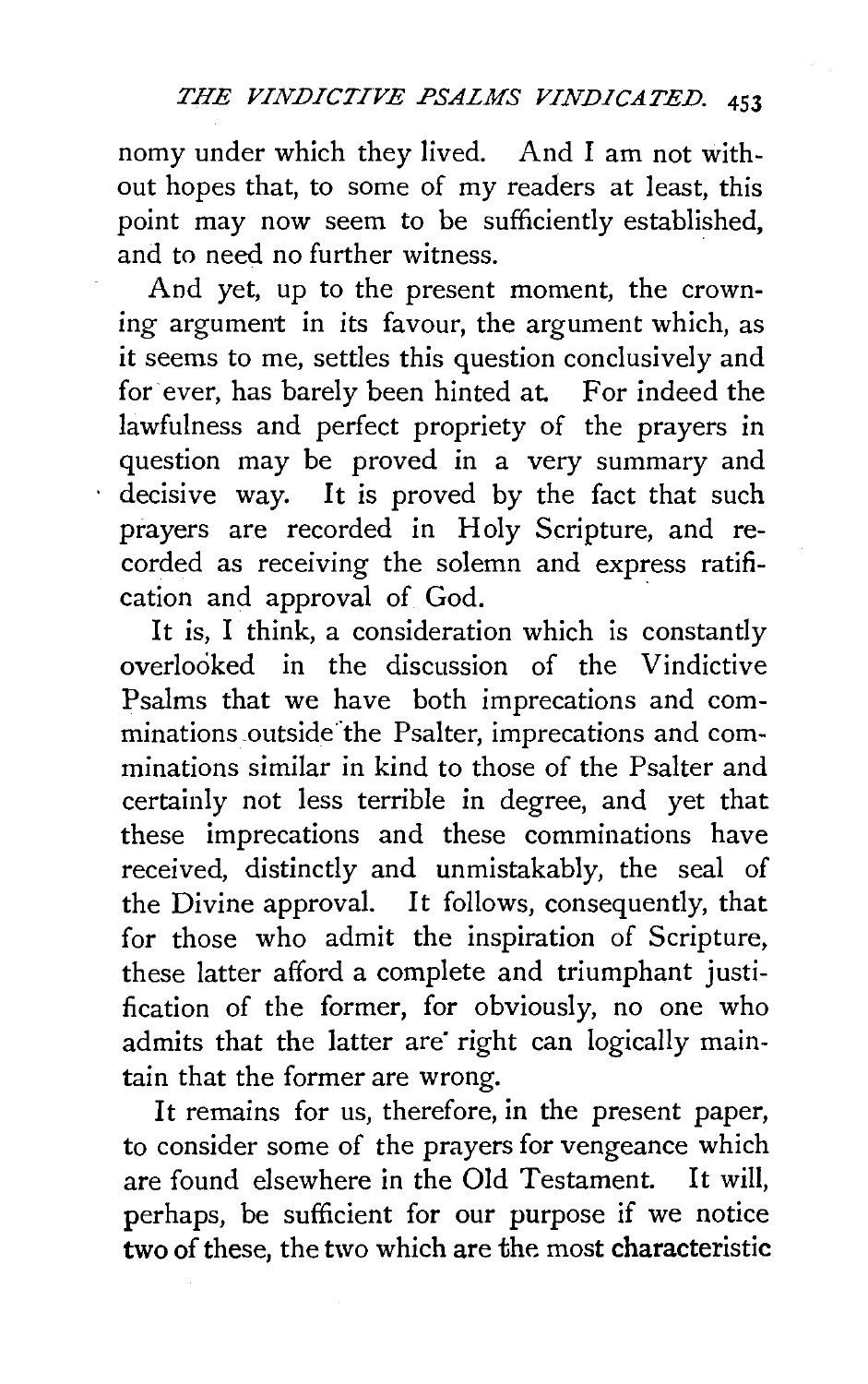of their class, viz., the imprecation of Elijah on the soldiers of Ahaziah ( $2$  Kings i.  $10-12$ ), and the curse of Elisha on the children of Bethel  $(z$  Kings ii. 24). And I cite these, not merely because they strengthen my position and make (as it appears to me) assurance doubly sure, but also because of the direct and important bearing which they have on another branch of the argument-which, indeed, is the next link in the chain—the argument that the Psalmists, in their comminations and imprecations alike, only denounce and desire the *equitable and proportionate*  punishment of the wicked. It is obvious, of course, that this point can only be conclusively established by a detailed examination of the vindictive passages, but it must also be obvious that such examination can lead to no certain and reliable results, unless we first secure a correct standard by which totry these passages; unless, that is to say, we first know what were, and what were not, under the Jewish economy, the fitting and adequate retributions of sin. And this question, the prayers for temporal punishment found outside the Psalter (taken in connection with the judgments which followed them) will, in some degree, assist us to determine.

Now, in considering these two confessedly perplexing passages, the first point to be remarked is that they present us with real imprecations; that is to say, they each contain a prayer addressed to God for some vengeance, some judgment, on the prophets' enemies. As to the latter-the curse of Elisha-there can be no manner of doubt. That the prophet prayed for the precise judgment which befell these .children,-death by wild beasts,--we are not per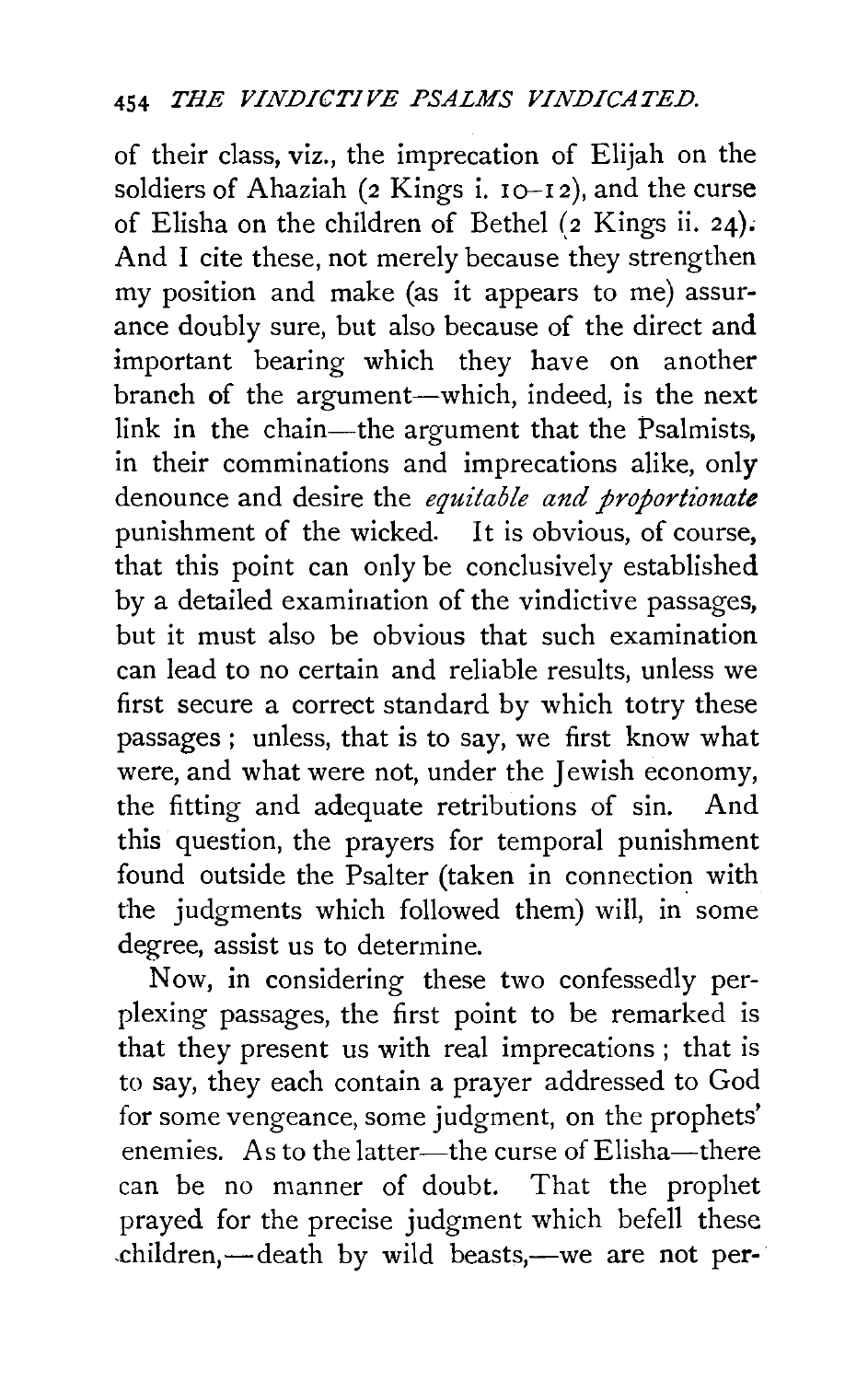haps warranted to conclude, but that he invoked the vengeance of God to punish their insolence is certain, and that he devoted them to some sort of *destruction* hardly admits of question. Every curse is ultimately, and whether so expressed or not, an appeal to a Higher Power, and in this case it *was*  so expressed, for he cursed them "in the name of the Lord." But it is not quite so clear and obvious that the words of Elijah were imprecatory, the words which our Translators have rendered *"Let* fire come down from heaven." The LXX. translates the verb as a future, "Fire *shall* come down" *(KaTaßneTau)*. And it must be admitted that the original word (הָרֵד), though a shortened form, has not necessarily, in the opinion of grammarians, a jussive force. Indeed, the self-same word occurs immediately afterwards (with Vau conversive) as a past—" there *came down* fire," &c. At the same time the following considerations go far to prove that it should here be rendered (as in the Authorized Version) as an  $imperative :=$ 

 $(1)$  The Versions favour this translation. The Vulgate, *e.g.,* and Jerome both have *"descendat ignis."* (2) Josephus represents Elijah as *praying* for the destruction of the companies.  $(3)$  The disciples of our Lord, John and James, evidently believed that Elias *commanded* fire to come down from heaven (Luke ix. 54). (4) The words of Elijah are apparently an echo, a verbal *retaliation*, of the words addressed to him. The captain, or the spokesman, of the party had said, "*Man of God, . . . come down.*" The Prophet, taking the words out of his lips, replies, " If a *'man of God'* [am] I, *'come down'* fire," &c.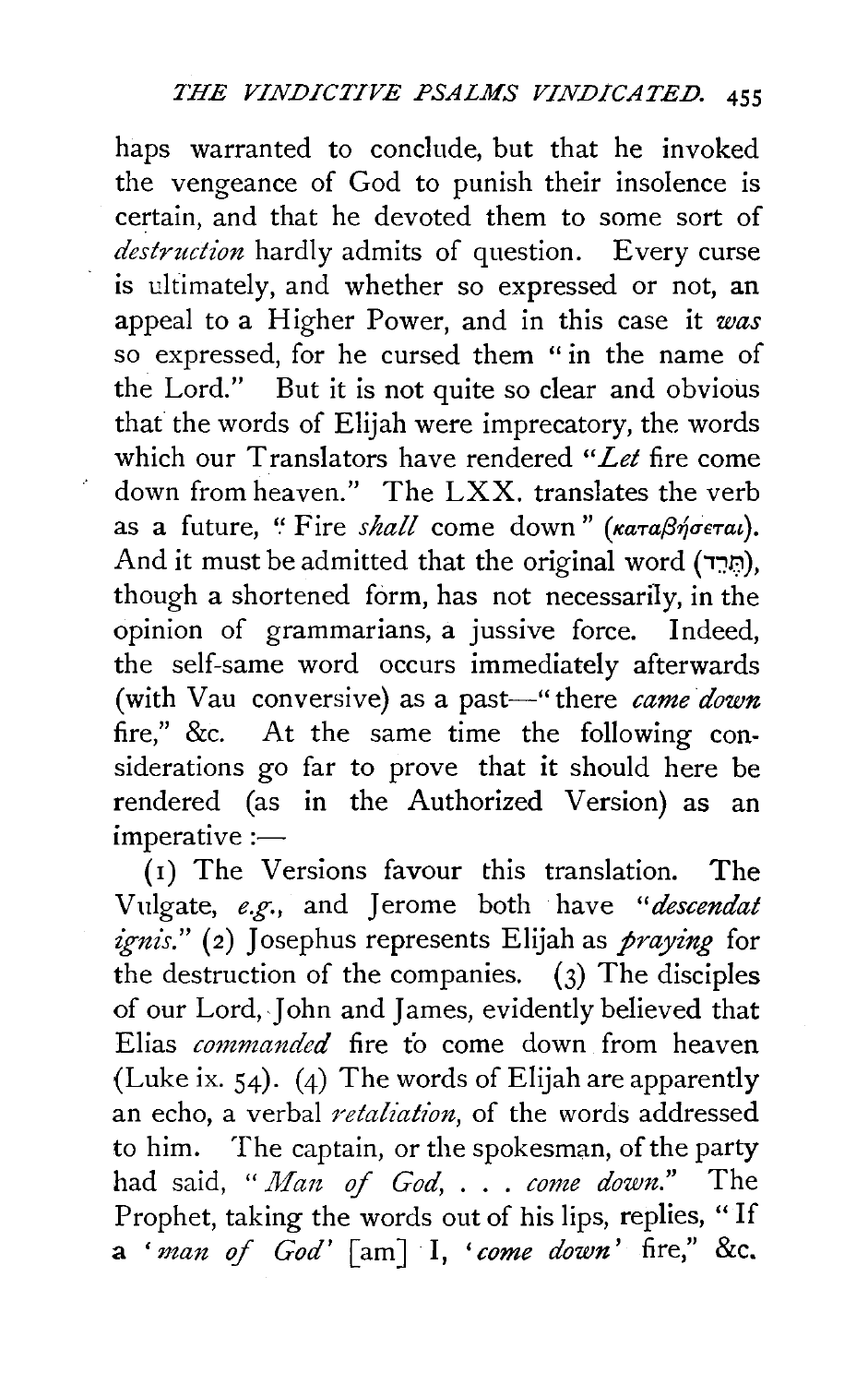(literal translation). The former cried, " The king hath *said*, 'Come down.'" Elijah, contrasting his own mandate with the king's, "answered and *said*, ... Come down fire," &c. With an imperative the echo is perfect, while a future considerably impairs the parallel. (S) The position of the verb (תּרד אֹשׁ) favours, if indeed it does not necessitate, an imperative rendering. To this may be added—and this with most readers will be sufficient by itselfthat "the translation of the Authorized Version is preferred by the best Hebraists."<sup>1</sup> We may safely assume, therefore, that these words are a strict and proper imprecation.

And, this point being established, let us consider in the second place that the judgments for which the two prophets prayed, equal, if, indeed, they do not far exceed, in point of severity anything recorded in the Book of Psalms. We maypos sibly find expressions which to some may seem to run almost parallel with these *(e.g.,* Psa. lix. 13 ; Psa. cxxxvii. 9), but we shall look in vain for anything which goes beyond them. Indeed, it is difficult to conceive what could go beyond them. We can hardly imagine a more terrible petition than that whole "companies" may die an instant death by fire, or that little children may be torn to pieces by wild beasts.

But that these expressions equal in their seeming vindictiveness anything found in the Psalter will be clear if we consider who were respectively the victims of these awful judgments and what they had done to provoke them. In the latter case they were children,

1 "The Speaker's Commentary," vol. iii. p. *z.*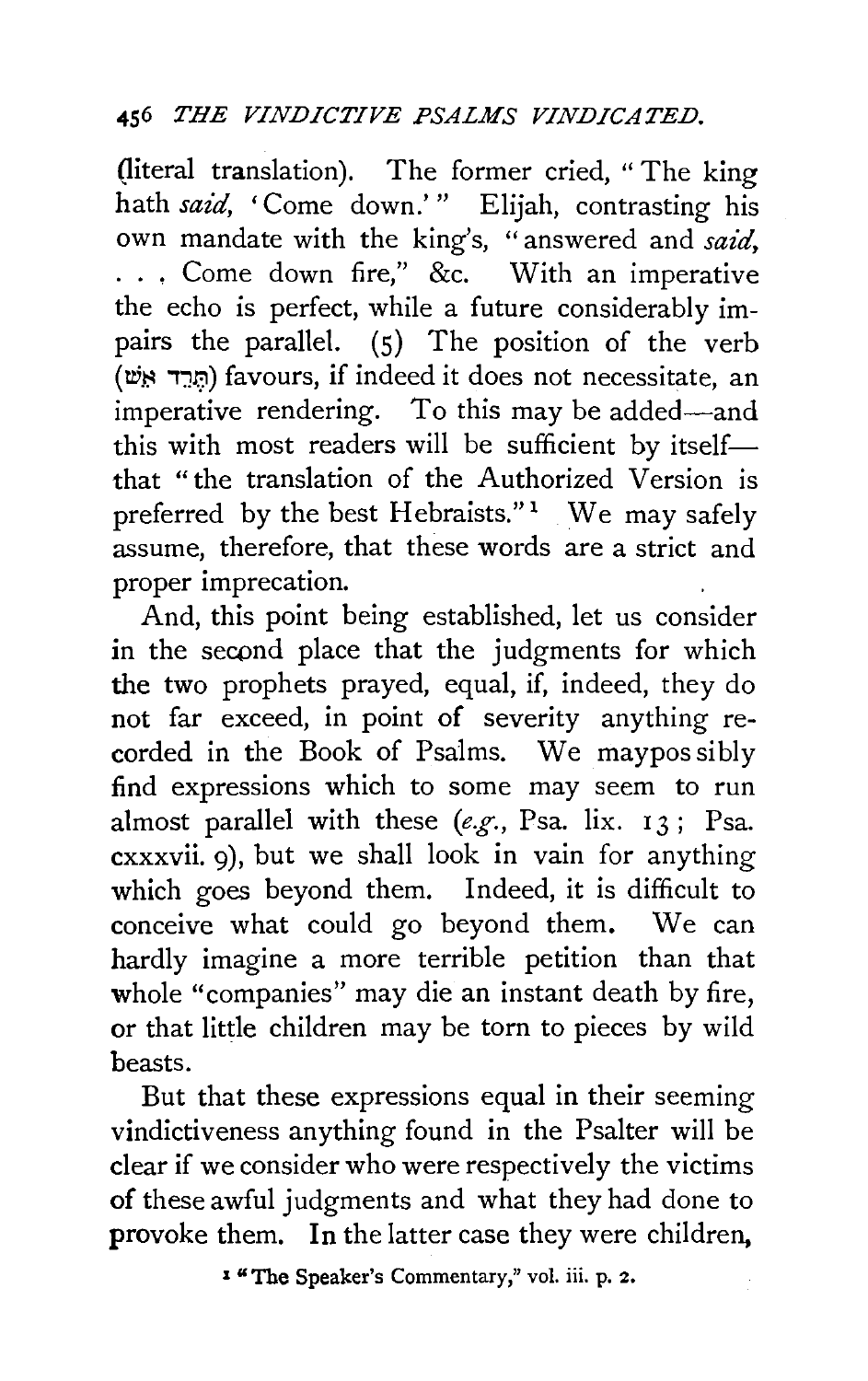*"little* children," <sup>1</sup>whose only crime was that they " mocked" a prophet of the Lord. In the former they were comparatively innocent men; men, that is to say, who, whatever their other sins may have been, were at the time this judgment befell them -nerely executing a behest of their king-a behest which it would have been almost certain death to them to have disputed. It is true that " every soldier's duty is the king's, *but* every soldier's conscience is his own," and it may be thought that the companies detailed to this service-required, as it would seem, to lay sacrilegious hands upon the Lord's prophet, to bring him by force, if need be -ought to have repudiated the impious commission whatever the risk. But against this it may fairly be urged that ''the first duty of a soldier is obedience," and that in this particular case, so far as appears from the sacred narrative, there was nothing to make disobedience a positive duty. These soldiers were simply despatched by their sovereign lord to bid the man of God come down, and, therefore, it was not theirs to make reply or curiously to inquire what might be the issues of their mission.

<sup>1</sup> It has been contended by some writers (e.g., Kitto, in his "Bible" Illustrations") that these mockers were young men. But the epithet "little" is decisive against this view. If it be urged that "Solomon" calls himself a 'little child' when he was certainly a young man," the answer is that this was obviously the language of hyperbole and selfdepreciation. Nor is there much force in Kitto's remark that "although those who came out against the Prophet are called 'Iittie children,' the 'little' is dropped where the forty-two who are slain are mentioned," for it would have been a somewhat unusual repetition, had it been inserted. There  $may$  be some significance in the fact that "even the word for children (בְעֲרִים) is then changed to another" (יֵלֵדִים), but it is too slender a foundation to build upon.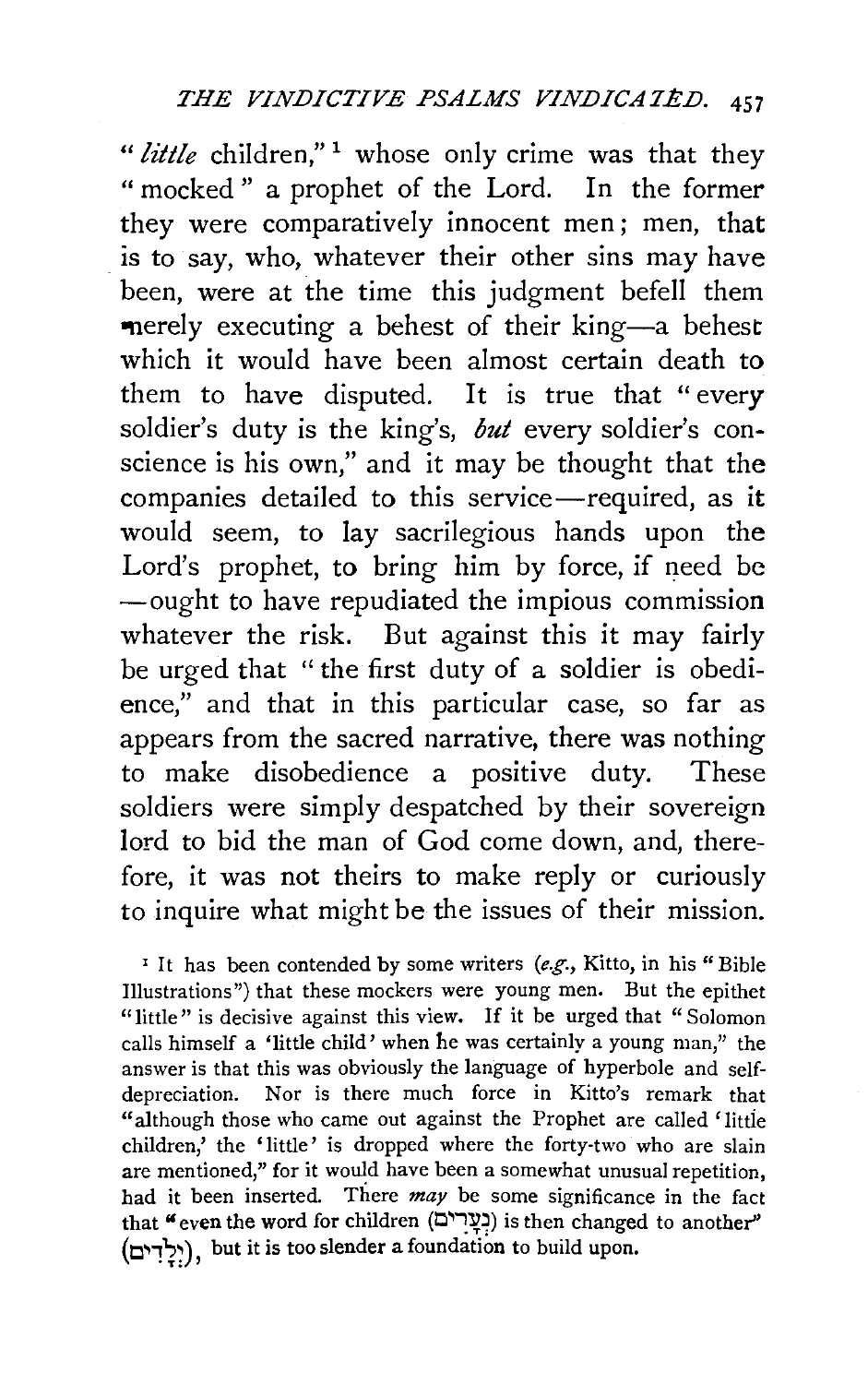Nor can it be said that there was anything in their demeanour and address which called for this terrible chastisement. Their demeanour-and especially would this be the case with the second company-was most respectful. They recognize the office and work of Elijah; they address him as a "man of God;" they simply recite their message, "Thus hath the king said, Come down quickly! " The men themselves, therefore, we are justified in saying, were not flagitious sinners. The conduct which cost them their lives does not strike us, any more than does that of the children of Bethel, as being in any high degree criminal.

And yet, such as they were, both soldiers and children, and such as their crimes were, if crimes they can be called, the prophets prayed in both cases for their destruction; they imprecated upon them a capital punishment at the hand of God. It is not too much to say therefore, especially when we consider the sort of men against whom the imprecations of the Psalms were directed,-Doeg, Ahithophel, Alcimus, "tyrants," " workers of iniquity," "bloody men,"-that the Psalter contains no imprecations which, for their seeming vindictiveness and ferocity, are at all comparable to these.

But we have now to remark that these two imprecations, fierce and truculent as at first sight they seem to us to be, have nevertheless received the express sanction and approval of Heaven. In the most emphatic way God has countersigned them. There are those who maintain that  $G_{0}$  must also have *inspired* them, and there is much to be said in favour of this view, especially in the case of Elijah.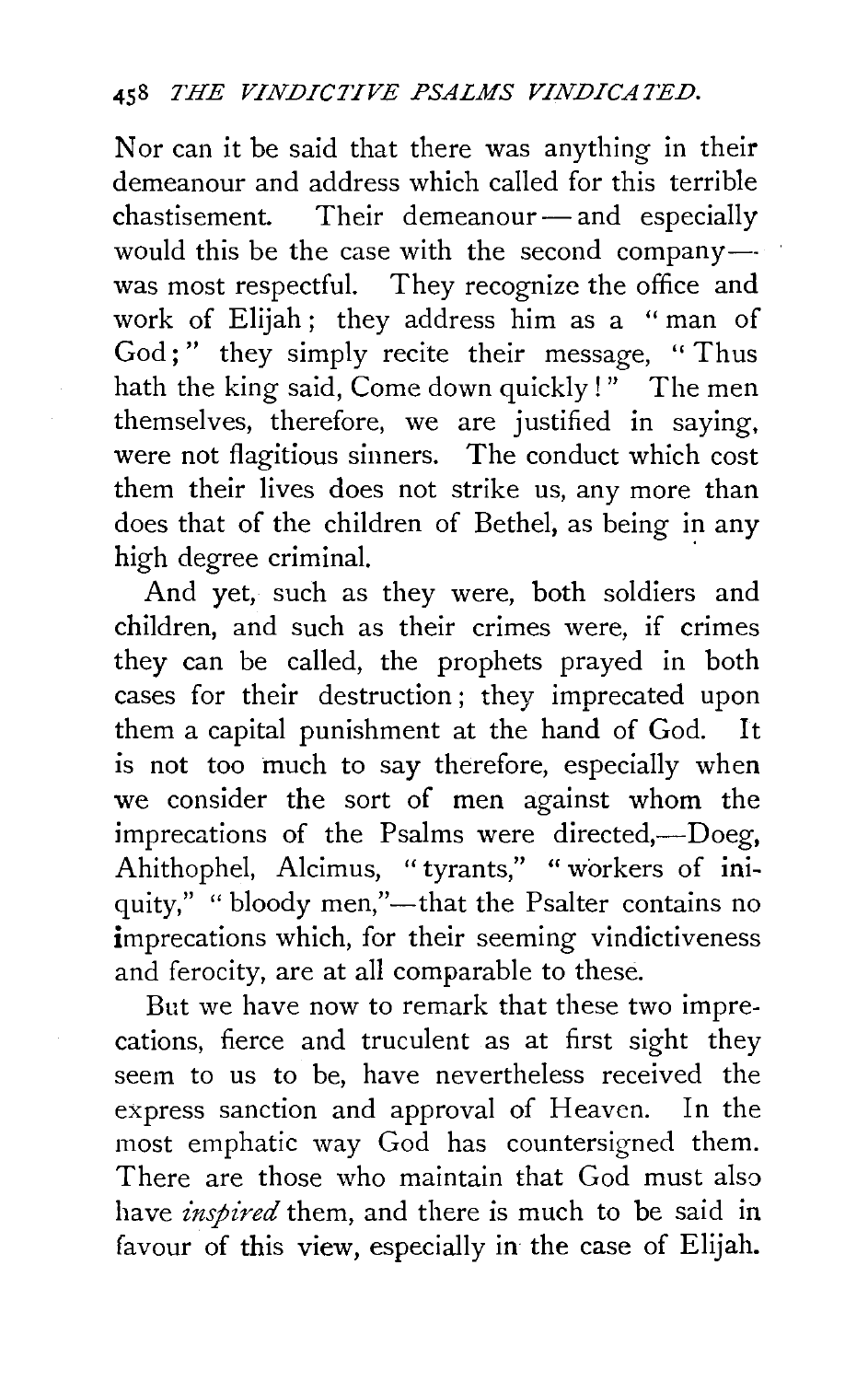It seems hardly probable that either prophet would have presumed, on his own authority, without a Divine prompting, to fulminate such curses as these. And the prophet last mentioned would appear to have been under Divine guidance throughout the whole of the transaction. It was "the angel of the Lord" (verse 3) that sent him to meet the first messengers of Ahaziah. It was "the angel of the Lord " that subsequently sent him with the fourth party of messengers to Ahaziah himself (verse  $\overline{15}$ ). Is it at all an improbable conclusion that the same angel inspired him to call down fire from heaven upon the two bands of messengers that were destroyed? And if so, then Almighty God was not merely the executor, but also the author of these imprecations. We are not concerned to prove, however, that these prayers were inspired : it is enough for us to know that they were approved and accepted. And this we do know. Upon this point there is no room for doubt. The fires of heaven, the she-bears out of the wood, were respectively the response of the Supreme Arbiter of life and death to the prayers of Elijah and Elisha. God has justified these prayers by answering them, and justified them, as we are bound to believe, because they were just. The fulfilment they received proves their lawfulness and propriety. We may not sup pose that the most merciful God would accomplish such a holocaust of human beings-over one hundred men, made in the image of God and all of them dear to God and precious in his sight-merely to gratify the pique or the pride even of the greatest of the prophets. And the forty and two children, the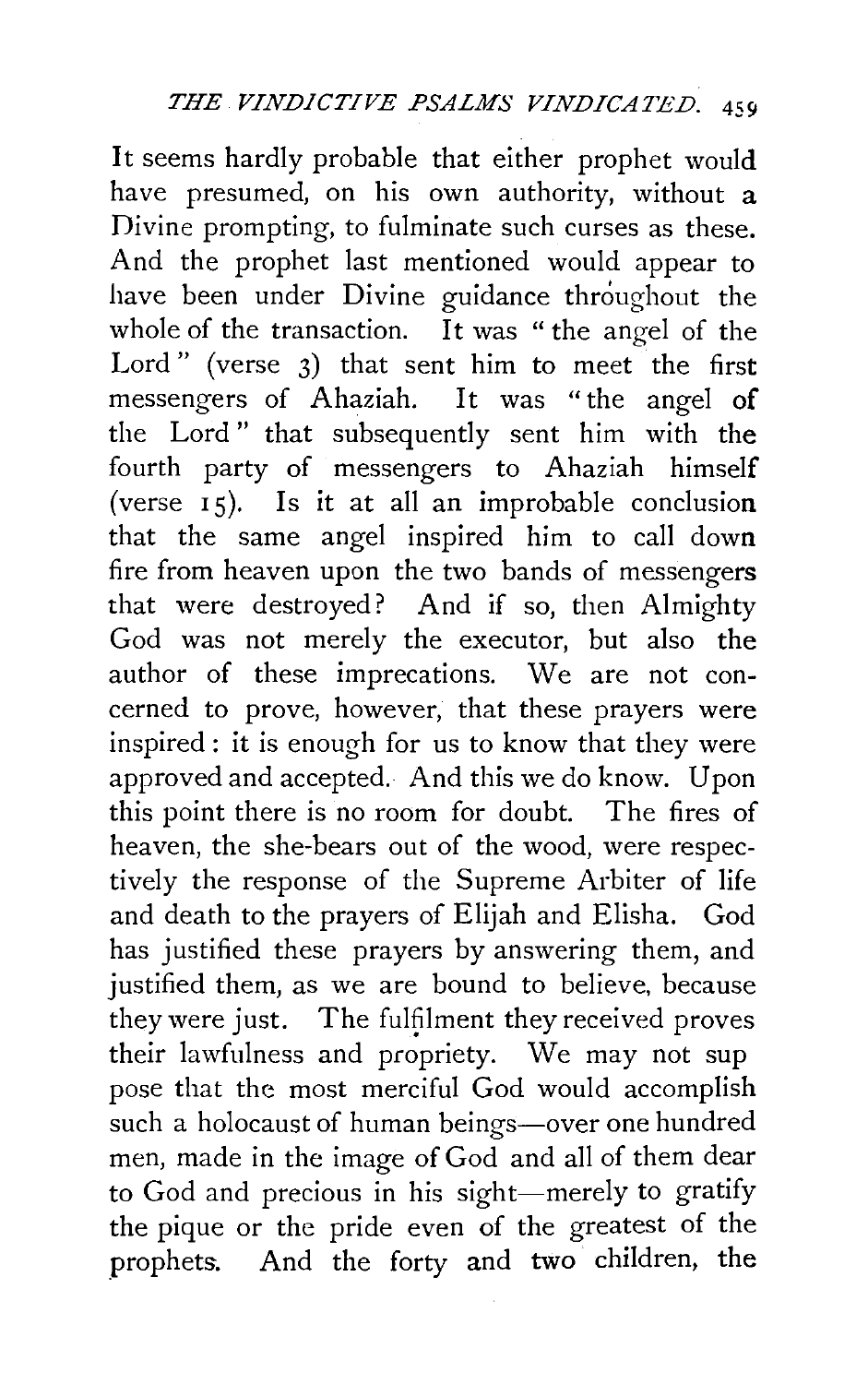very hairs of their heads were all numbered by the Eternal Father, and if He sent fierce she-bears to devour them, to tear their flesh and steep their hairs in blood, it must have been because it was just and right that it should be so. "The curse causeless," we know, "shall not come " (Prov. xxvi. 2). But this curse  $did$  come, therefore it cannot have been causeless. We are forced to the conclusion, accordingly, that *these* prayers for capital punishments, at any rate, must have been both lawful and commendable. And if these were lawful, who shall presume to say that similar, but much milder, much less terrible, prayers in the Psalms were unlawful?

But this is not all. We are not left to *infer* the justice and fitness of these prayers from the fact that the All-Wise and All-Holy has answered them, but it so happens that we can understand for ourselves their necessity and propriety. Let us take the prayer of Elijah first. It is not difficult to see, surely, that the glory of God and the good of humanity may have been subserved by those devouring flames. The "swift destruction " by the act of God of over one hundred men-one hundred innocent men, if you please,—may have been absolutely necessary, in those impious days, as a signal manifestation of God's hatred of idolatry and of his determination to crush it. It may well be that nothing less appalling would rouse a nation which had witnessed unmoved, or at any rate unconverted, the flames of Carmel. Once before at Elijah's bidding the fires of God had descended and " consumed the bullock, and the wood, and the stones, and the dust,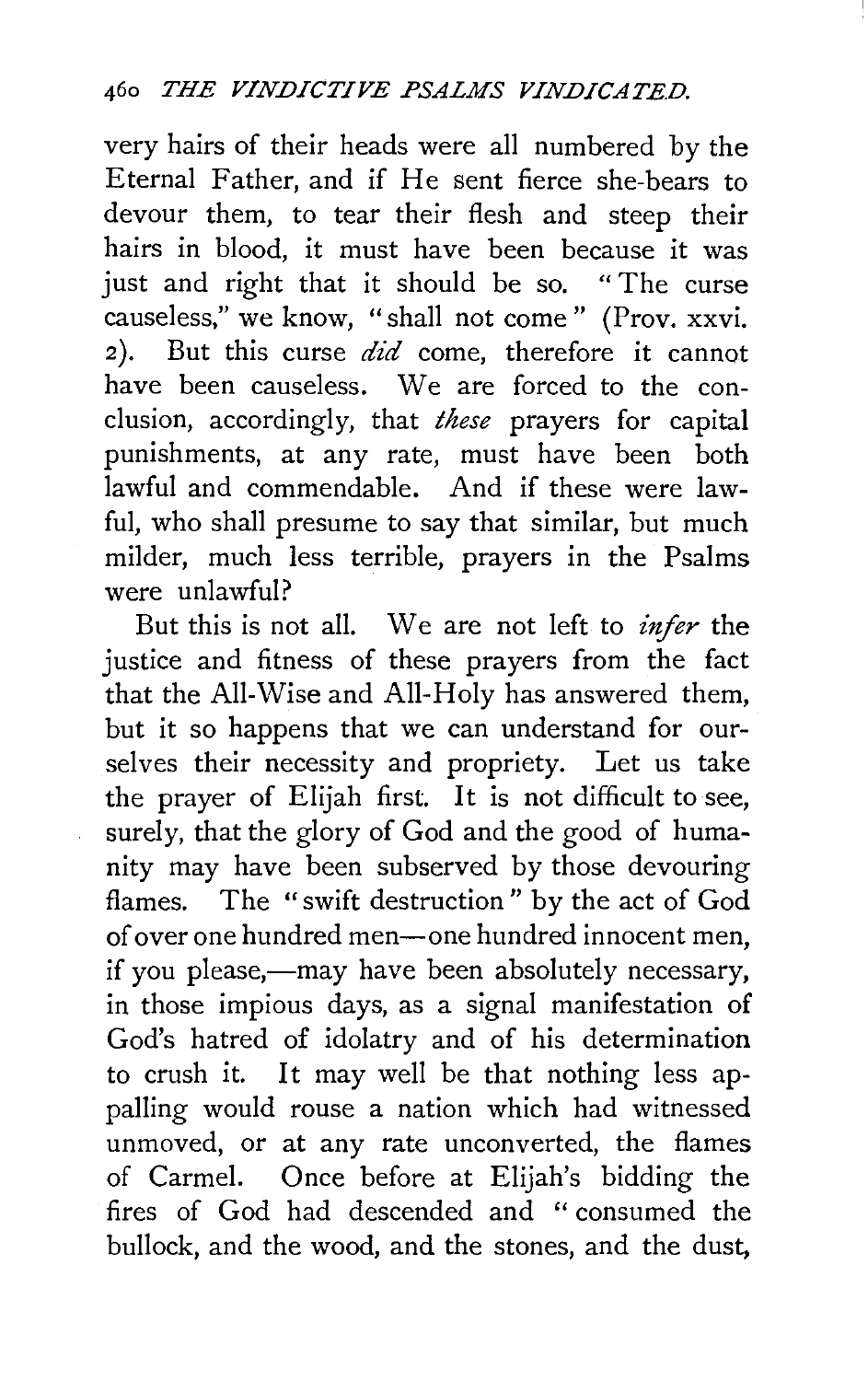and licked up the water that was in the trench" (r Kings xviii. 38). But the idolatrous people that saw the portent, nevertheless persevered in idolatry. The licentious and brutalizing cultus of Baal and Ashtaroth was now more openly followed than even in the preceding reign. Ahab had, it is true, favoured the gods and the prophets of his foreign wife, but he had also consulted the professed prophets of the Lord. It was reserved for his son altogether to ignore the religion of his race and country and to send across the border to the oracle of the Philistines, just as if there were no God and no prophet in the covenanted land. The cause of true religion, consequently, was now in greater jeopardy than ever. If the whole country was not to follow the example of the Court, and cast off all allegiance to the God of Abraham, there must be a second sign from heaven, but of a sterner character. The last great portent had utterly failed. But what if it now took the form of a chastisement *?* What if it consumed idolaters, instead of wood and stones and dust ? Surely, men would then learn that there *was* a God in Israel, a God stronger and more terrible than the foul idol of Ekron. This holocaust, then, may have been needed, and probably nothing less awful would have availed the least, to stem the perilous tide of idolatry. Men, we repeat, who had witnessed with their own eyes, as "all Israel" had, the miracle of Mount Carmel,-in the opinion of the later Jews the grandest of all the displays of Divine power,—and had thought, no long time afterwards, to silence, perhaps to slay, the Prophet whose mission had received this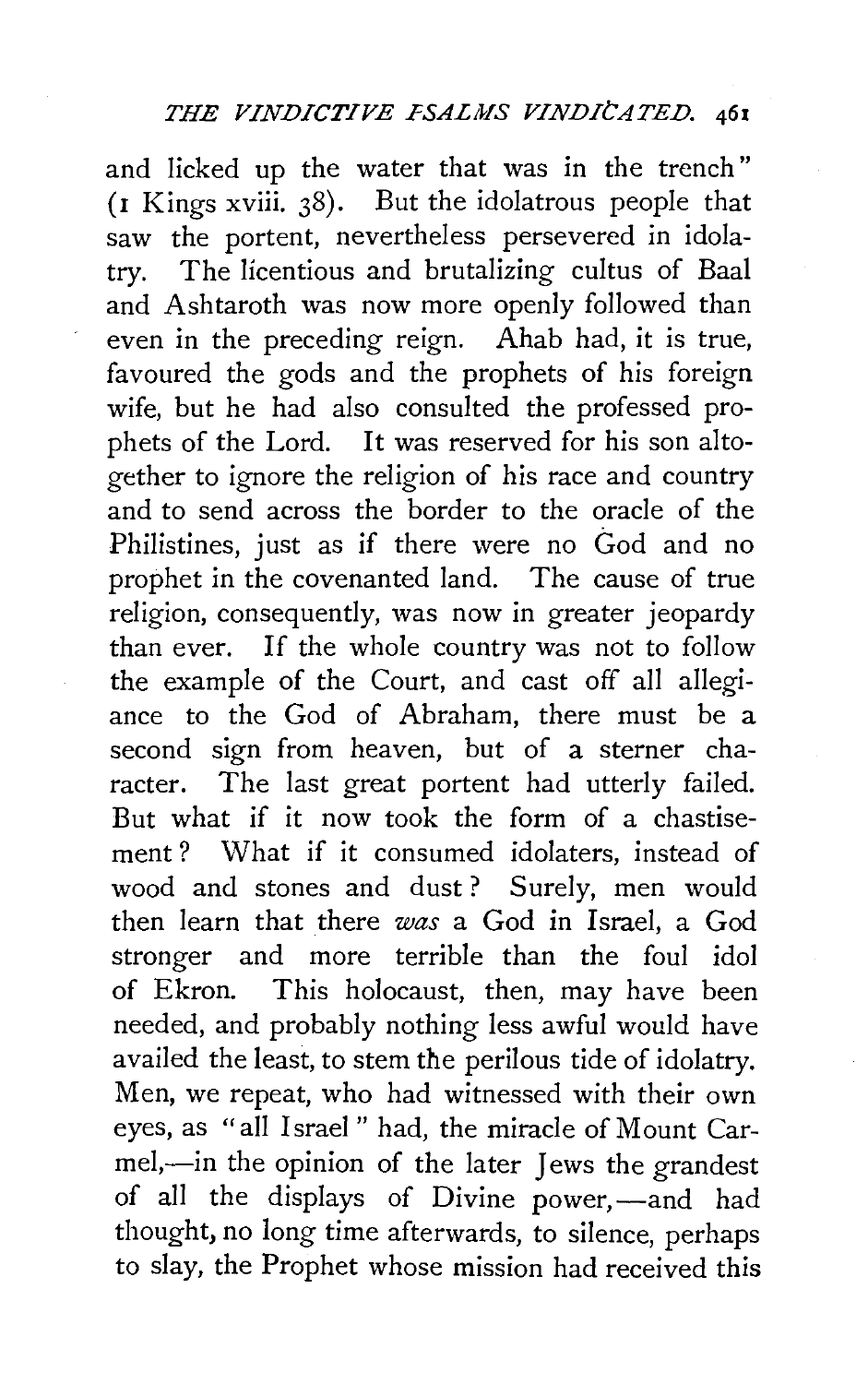signal attestation, were not likely to be much impressed by anything less fearful. One good reason then, at least, can be discovered why Elijah was permitted, perhaps was inspired, to pray for the destruction of men's lives. And as to the victims of this visitation, it may be quite true that these detachments were composed of comparatively innocent men. But what of that? They were, at any rate, commissioned to seize the prophet of Jehovah and in so far they were the representatives of the national apostacy and the open enemies of the God of Israel. Were their lives to be considered in comparison with the cause of morality and religion ? For aught we know, their death may have conduced in a high degree to the best interests of the nation and of the world. It may have been expedient that these should die " that the whole nation " should "perish not" (St. John xi. so). They may have suffered, as we know one did in after times, not because they had sinned, but "that the works of God should be made manifest in" them (St. John ix.  $3$ ). Besides, it is to be remembered that Ahaziah, in sending so large a force  $-$  fifty men - to apprehend Elijah, had practically defied the power of God and challenged Him to a trial of strength. " Who is that God," he had virtually said, "that shall deliver you out of my hand?" And that he sent a second company, and even a third, after the utter destruction which had overtaken his former messengers, shews in a very striking way the extent and daring of his impiety. Here was a man, the anointed of God, who would wage war with God  $\hat{a}$  outrance. There was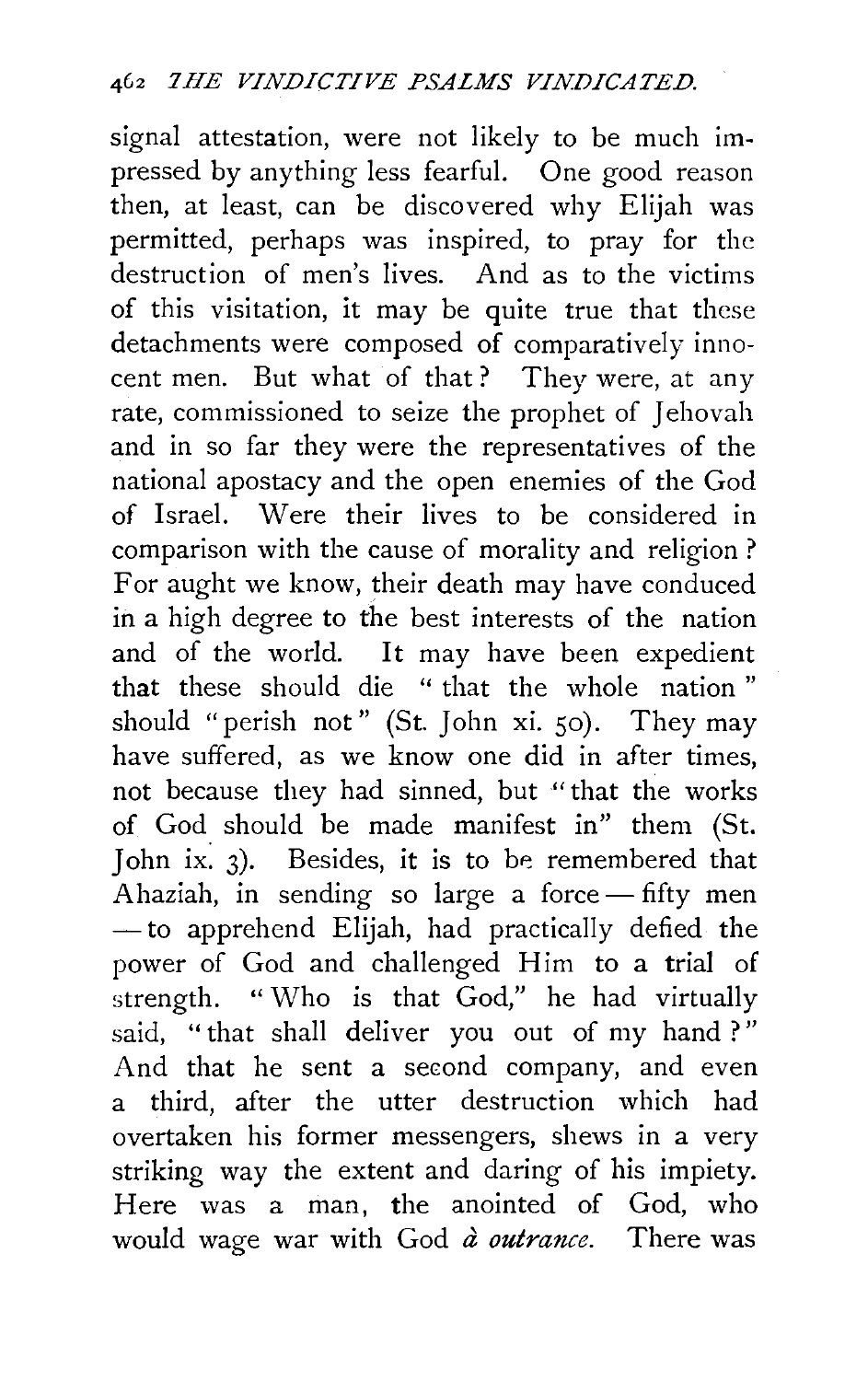no help for it, consequently, but for God to shew forth his power. He *must* take up the challenge and vindicate his claim to allegiance or stand dishonoured in the eyes of his own subjects. And we see in this fact a second reason for Elijah's prayer. We see that that prayer was forced upon him by the exigences of the situation ; and that, terrible as it was, it was for the good of the many and for the glory of God.

And the curse of Elisha is capable, unless I am much mistaken, of an equally complete vindication. True, it has a peculiarly spiteful appearance. To the casual observer it seems as if the Prophet, irritated by the gibes of. a troop of rude and thoughtless children, had straightway devoted them all to instant death. Indeed, with such difficulties has the narrative seemed to be beset that some writers of eminence<sup>1</sup> have been constrained to defend it on the ground that probably the sacred text, in its present state, does not preserve the whole of the circumstances: in other words that there must have been something which is not recorded, or which, if recorded, has now lost its original signification, to account for such a curse and such a punishment. I shall hope to shew, however, that there is no need to have recourse to any such supposition ; that even if there was a "disproportion between the punishment and the offence," still the curse was appropriate and the vengeance necessary and just and salutary.

And to prove this, it will only be requisite, I imagine, after what has already been advanced, to

• Mr. Grove, *e.g-.,* in Smith's " Dictionary of the Bible.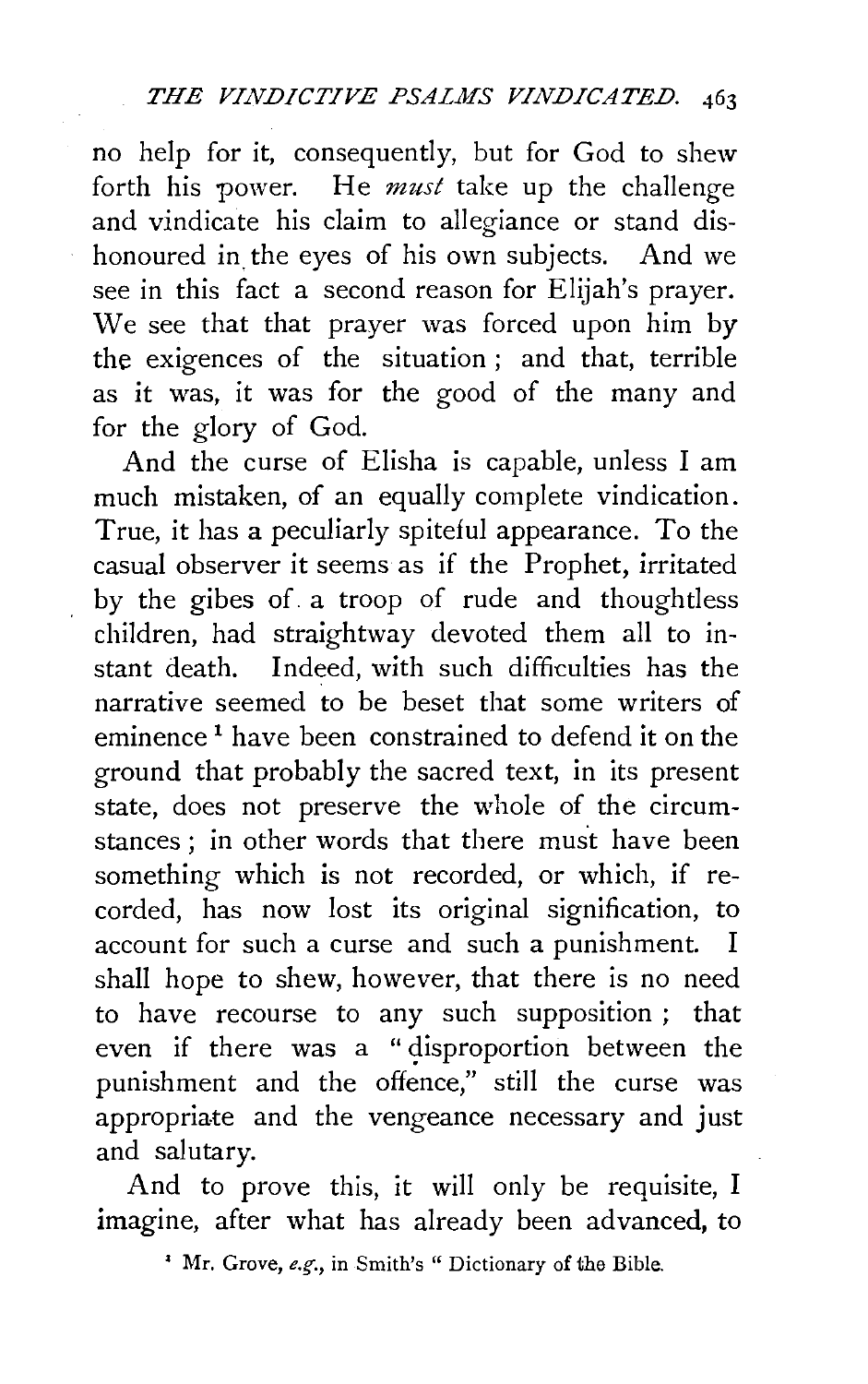take into consideration the place, the time, and the circumstances of the transaction. As to the first : it was on the town of Bethel that this vengeance fell. Now, Bethel, it is true, had its school of the prophets, and amongst its inhabitants, no doubt, were some of the seven thousand who had not bowed their knees unto Baal ; but, still, the place as a whole, there can be little question, was given to idolatry. For there, for a long time past, the worship of the calf had been established, and it would therefore presumably be a stronghold of the superstitions with which the prophets were commissioned to do battle.<sup>1</sup> It is reasonable to suppose, accordingly, that the Lord's prophets would be regarded there with the greatest hostility. During the lifetime of Elijah this had not dared to shew itself. The powers with which he was invested were too much dreaded to permit any open display of hatred or opposition. But now that he is taken out of the way, and there is no further fear of his avenging arm, it breaks out in the presence of his obscure and untried successor. The place is so completely hostile to the ancient faith that the children, less· discreet than their parents, display openly the hatred with which they have been imbued at home. The gibes which *they* fling at Elisha are but the reflection of their parents' unexpressed but bitter animosity. It is not to be supposed for a moment that the opprobrious words they uttered were the outcomes of mere rudeness ; they were a deliberate insult and defiance of the

<sup>&</sup>lt;sup>1</sup> The *paronomasia* found in Hosea iv. 15; v. 8; x. 5, where Beth-El "house of God," is designated Beth-Aven, " house of nothing," is no slight indication of the character and cultus of the place.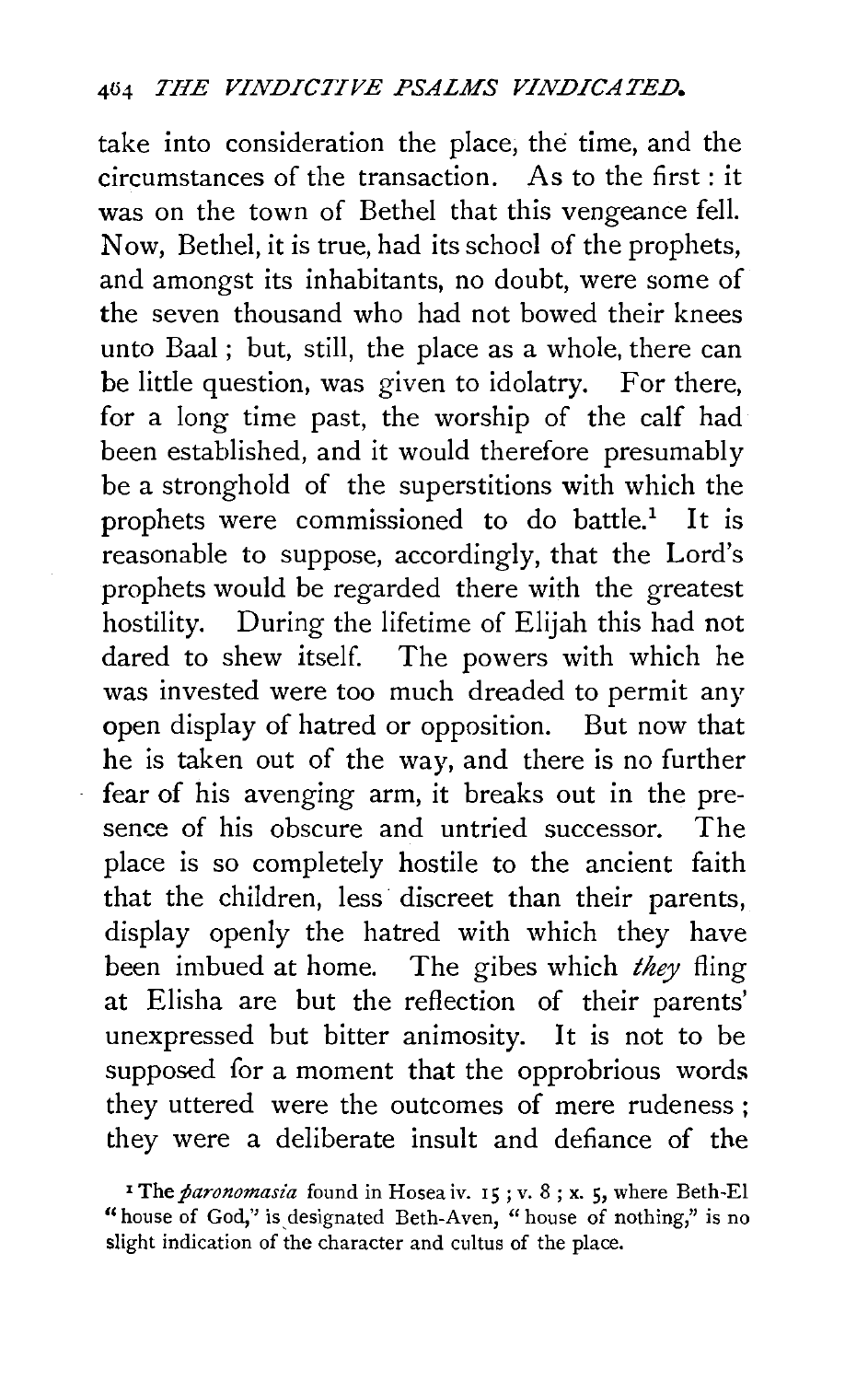new prophet of the  $Lord.1$  The same words might possibly have had but little significance elsewhere: they were only too significant at Bethel.

But let us consider, in the next place, *when* it was that these children's taunts, the natural product of their parents' teaching, were uttered. It was after the fiery sign which had been given them on Mount Carmel. It was also after the terrible fires of God had consumed over one hundred men at a stroke. So that both portent and punishment alike had failed of the desired effect. Despite the severe lesson they had learned, the beart of the people of Bethel was not turned back again ; it was still rebellious and revolting. And now of late another sign from heaven had been granted them.. The Bethelites can hardly have been ignorant of the assumption of Elijah. The sons of the prophets who were in their midst had foretold it. And the news could not but have reached them from Jericho that the great Prophet's body was missing, and, after diligent search, could nowhere be found. But a few days before he had been amongst them, in company with Elisha. They hear meanwhile that he has been taken up to

• The ingenious suggestion of Abarbanel (adopted by some modern writers) that the words "Go up, go up "  $(\overrightarrow{n},\overrightarrow{p})$ , contained an impious reference to the recent ascension of Elijah,—bidding Elisha, in fact, to take himself off after his master,-is effectually negatived, as I venture to think, by the occurrence of the same word *twice* just before. "And he *went up* (<sup>1</sup>[יַעֲל) from thence, . . . and as he was *going up* "  $(i)$ , &c. These words, standing where they do, make it almost certain that tne "go up" refers to Elisha's "going up," and not Elijah's. It is much more credible, however, that the term "bald-head" ("הרח was employed to insinuate how unlike he was to Elijah (whose long shaggy hair seems to have been his most marked feature, 2 Kings i. 8, *Heb.*), and how unfit to be his successor.

VOL. JII, 31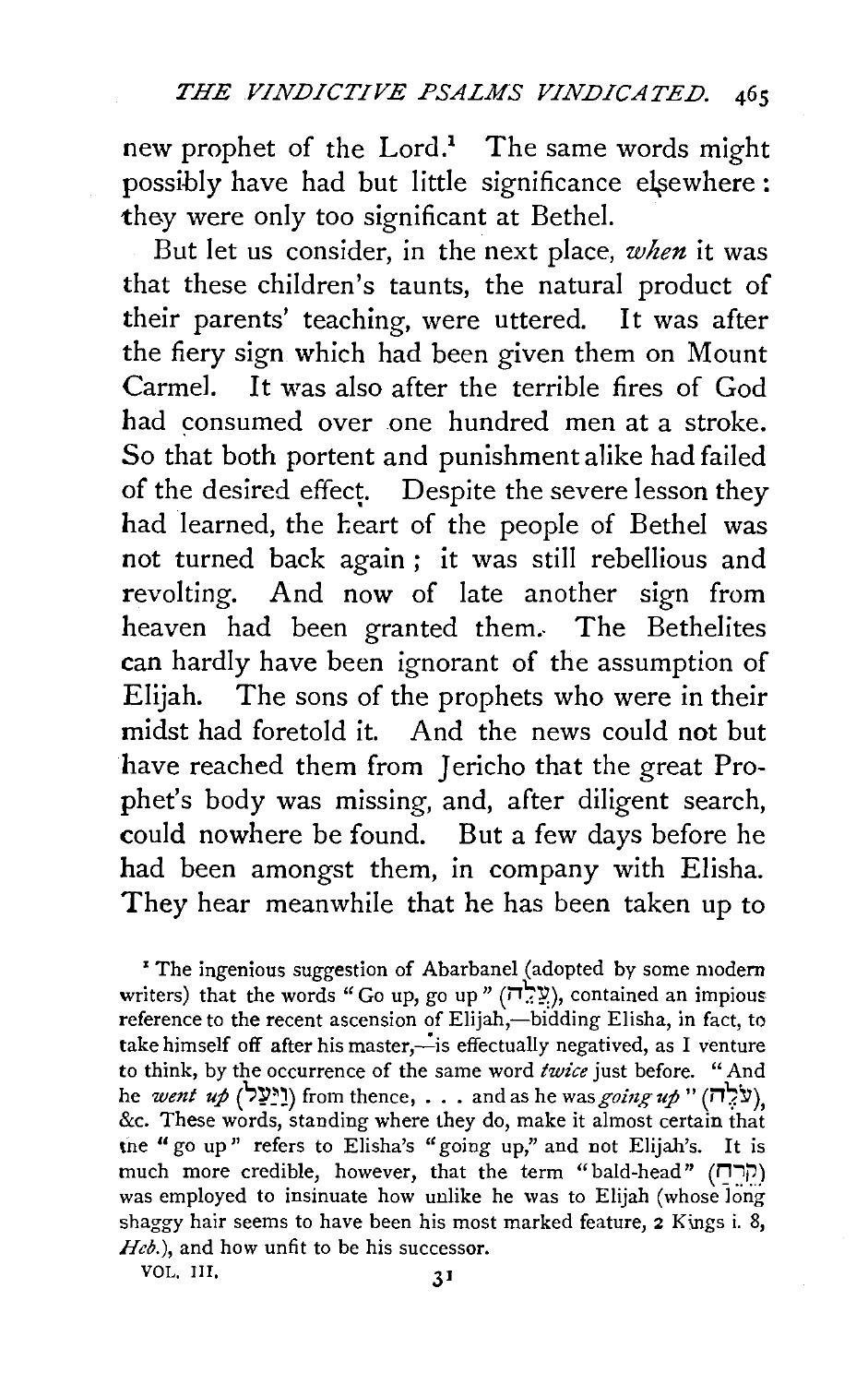the skies in a chariot of fire. To confirm the report, Elisha re-appears at their gates-and alone. It is at this moment, as if to testify their disregard for the dispensations of God and their determination not to recognize another prophet, that the children, revealing the thoughts of their parents' hearts, go forth, possibly are sent forth, to mock him to his face.

But in order to form a correct estimate of these events we must remember, not only the precise juncture at which they happened, but also the age, the period of Israel's history. It was emphatically a crisis. The nation was still halting between two opinions. The question whether Jehovah should be recognized and worshipped as the God of the Jews, or Baal, was still trembling in the balanceand with it the hope for the future of the world. The vigorous ministry of Elijah had no doubt decided many, but it had by no means broken the power of the false gods and of their immoral and degrading worship. Truth, religion, probity, purity, all were at stake. Should the hand on the dial of civilization and humanity be put back ten degrees, or forward ?- this was the question. For the bold Prophet, whose voice alone had witnessed openly for the truth, was now among them no more. The great bulwark against the inroads of the Phœnician superstition was removed. Would the nation, now that they had, or thought they had, the fires of God to fear no longer, throw itself into the arms of Baal ? Would the elect people, following the example of its rulers, deny and dishonour the God of their fathers ? These were the questions awaiting a settlement on the day that Elisha appeared at the gates of Bethel.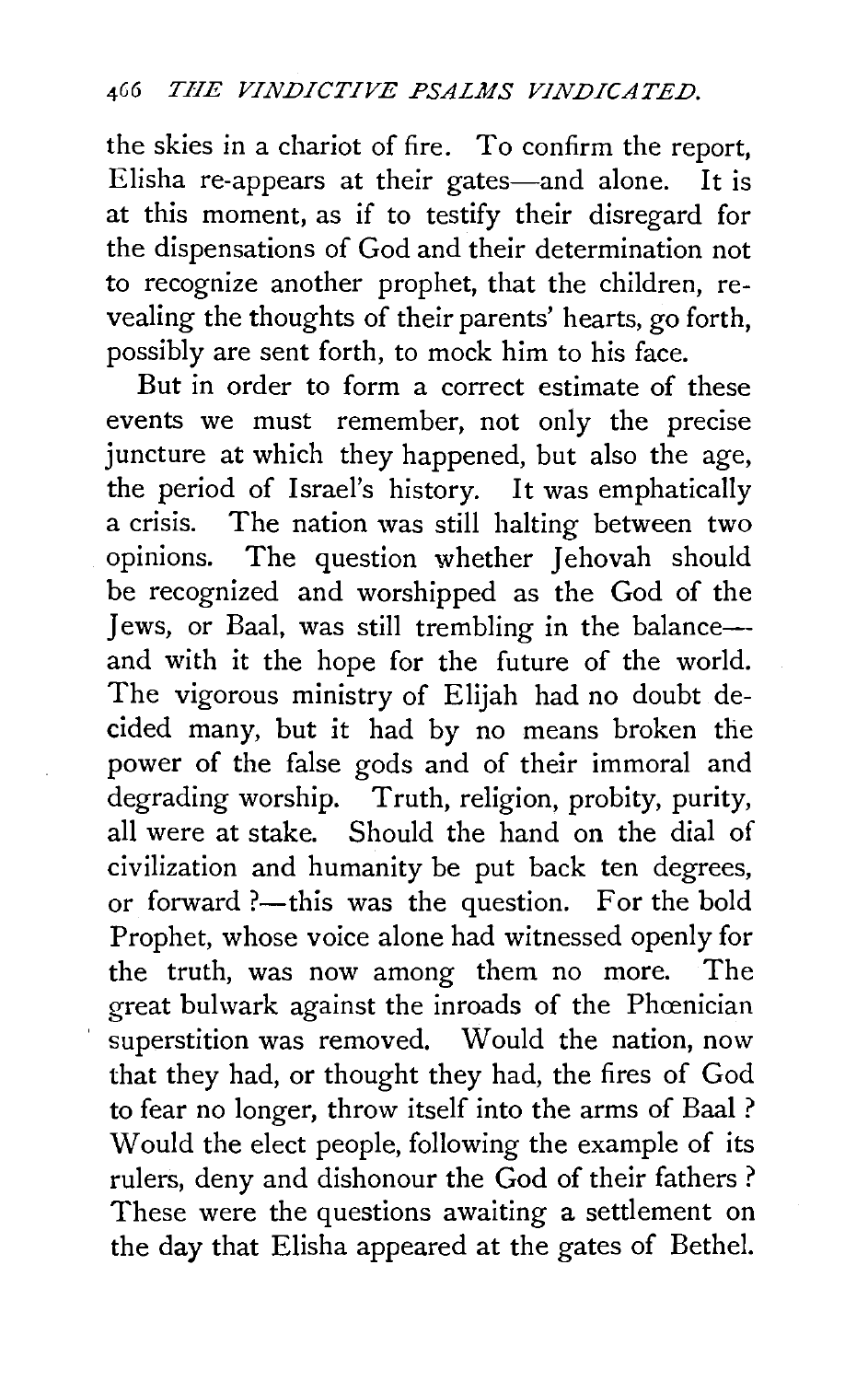And now let us consider the capacity in which he appeared amongst its inhabitants. He had been appointed prophet; he had inherited the mantle and the mission of Elijah. To him it was given to carry on the single-handed warfare against falsehood and impurity which his great master had waged. But as yet the people understood it not. He was not recognized as a prophet of the Lord. The nation did not know, what the schools of the prophets knew, that the spirit of Elijah rested on Elisha. He must have credentials to shew them. The mockery with he was greeted shews how much he needed them. Gainsayers must be taught, and taught in an unmistakable way, that he had been anointed to be Elijah's successor. It was for this reason no doubt, among others, and not because of any petty irritation at the jeers of little children, that, when he found his authority questioned and defied, he called down upon the Bethelites $-$  for the curse fell upon the parents as much as upon the children  $-$  the just judgment of God. It was that all Israel might know that Jehovah had not left himself without witness, and that the son of Shaphat was established to be his Prophet.

And what if the establishment of his authority, together with the rebuke of idolatry and the testimony to the sovereignty of God which were effected at the same moment, involved the loss of human life ? What if it cut off two and forty children and brought mourning into many a home ? Were these things to be considered for an instant when the very existence of the one true religion was at stake? The penalty may seem heavy as compared with the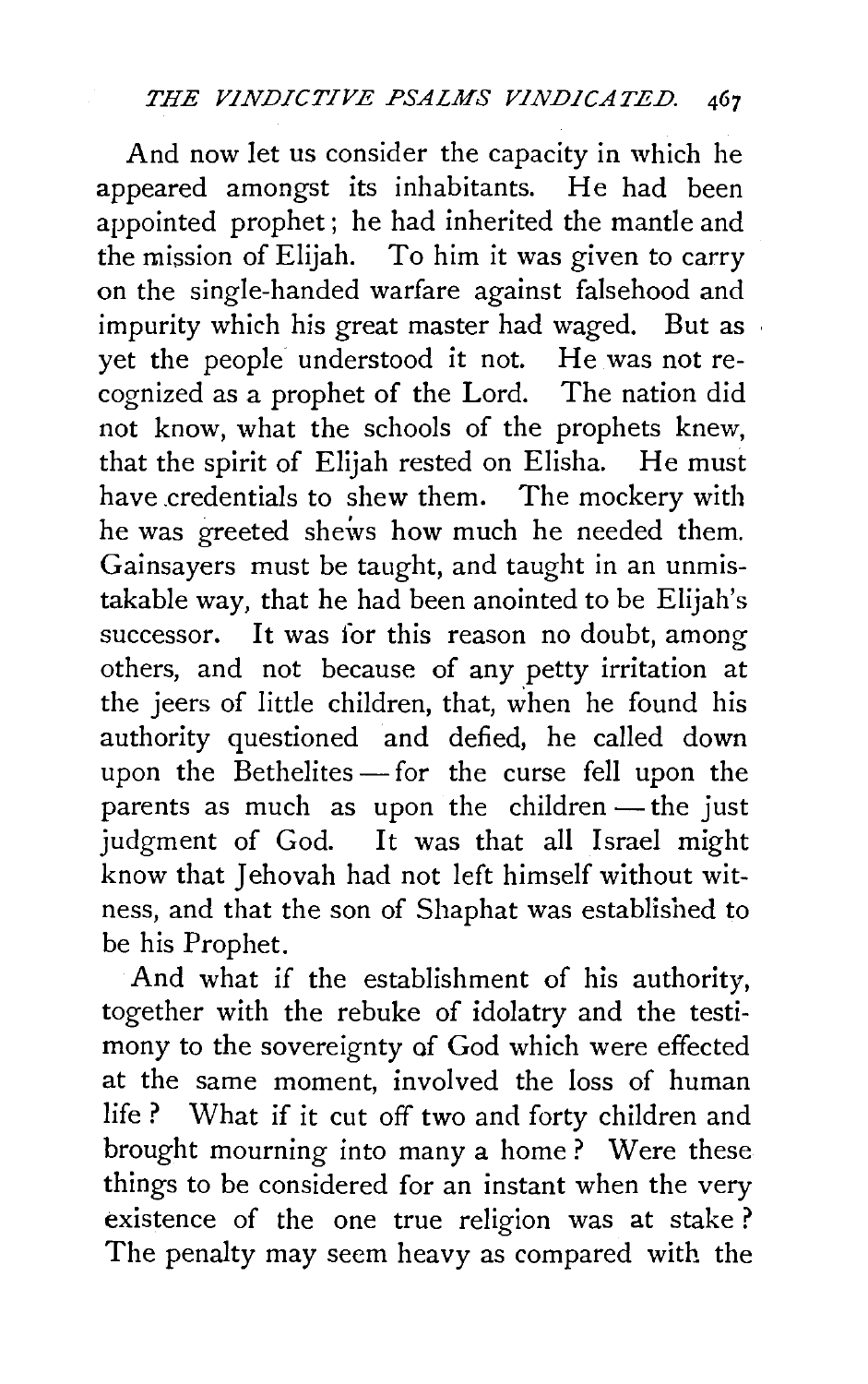offence, but it must be remembered that, even if it were so, it was all the more calculated to effect the object contemplated. The nation would thenceforth know that there was a prophet among them, and one not to be trifled with or despised. The very severity of the chastisement may therefore have been one element in its fitness ; it may have served to stamp it as a public example,—to make it a warning for all time. It may have been what it was in order to teach all those who should come after the guilt of despising the messengers of the Most High.<sup>1</sup>

We find, then, that the apparent disproportion between the punishment and the offence, which has been such a stumbling-block to the reader and the expositor, is at once explained if we remember that the sentence of death was pronounced against these little children not because of their own sin alone, nor yet because of their parents' sins (though it is easy to see that this is a case in which the sins of the parents *were* visited upon the children), but because of the flagrant impiety, the persistent idoL atry, the determined rejection of Jehovah and his servants the prophets, of which the nation at large was guilty, and of which these children's jeers and insults were the latest and most significant expression: and hence we conclude that this summary act of vengeance, hardly as it may have borne on a few,

<sup>1</sup> We possess, unless I am greatly mistaken, a clue to the interpretation of the curses, both of Elijah and Elisha, and a complete justification of each, in the terrible commination of the Son of Man (Matt. x. 14, 15), "Whosoever shall not *receive you, nor hear your words*, when ye depart out of that house or city, shake off the dust of your feet. Verily I say unto you, it shall be more tolerable for the land of Sodom and Gomorrha in the day of judgment, than for that city." Yet Sodom and Gomorrha were destroyed by *fire from heaven*.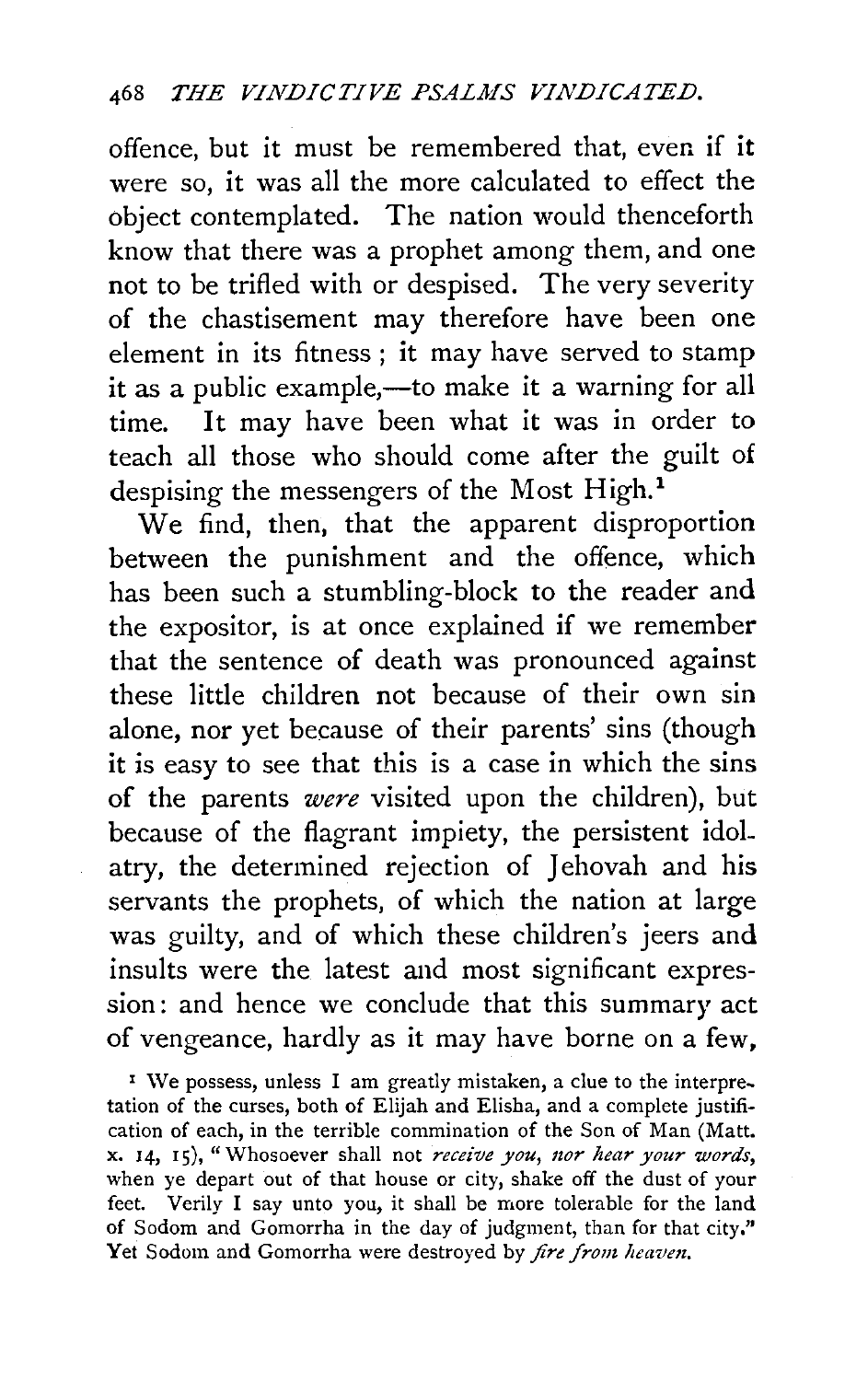may have been for the general good; it may have contributed-who knows how largely ?--to the progress of the world, to the advancement of truth and purity and religion.

And now let us compare these two imprecations -imprecations, be it remembered, which God has justified, and imprecations the justice of which it is permitted us to see for ourselves—with those of the Psalms. Wherein do the latter differ from the former ? Are those seemingly cruel and vindictive? So are these, but in a much higher degree. Do those pray for the temporal punishment of the *wzcked?* So do these, and more; they pray for the destruction of those whom we should hardly designate by that name. Do those ever *seem* to desire an excessive punishment,—one altogether disproportionate to the offence ? The latter  $\overline{do}$  this beyond question; they desire, *i.e.,* a punishment which, relatively to the offence which provoked it, is excessive, though not excessive relatively to the object aimed at. In what, then, it may be asked, do they differ? They differ, as it seems to me, only in the following respects. First, it is on record that God has approved and fulfilled the former, whilst we have no such record that He has either approved or fulfilled the latter, though of course He *may* have done so. Secondly, in the case of the former, we know the circumstances under which they were uttered, and can therefore judge for ourselves of their propriety or otherwise, while, in the case of the latter, we do not know, and are therefore deprived of this means of vindicating them. Thirdly, if, in the case of the former, the imprecations only had been recorded; if Holy Scripture,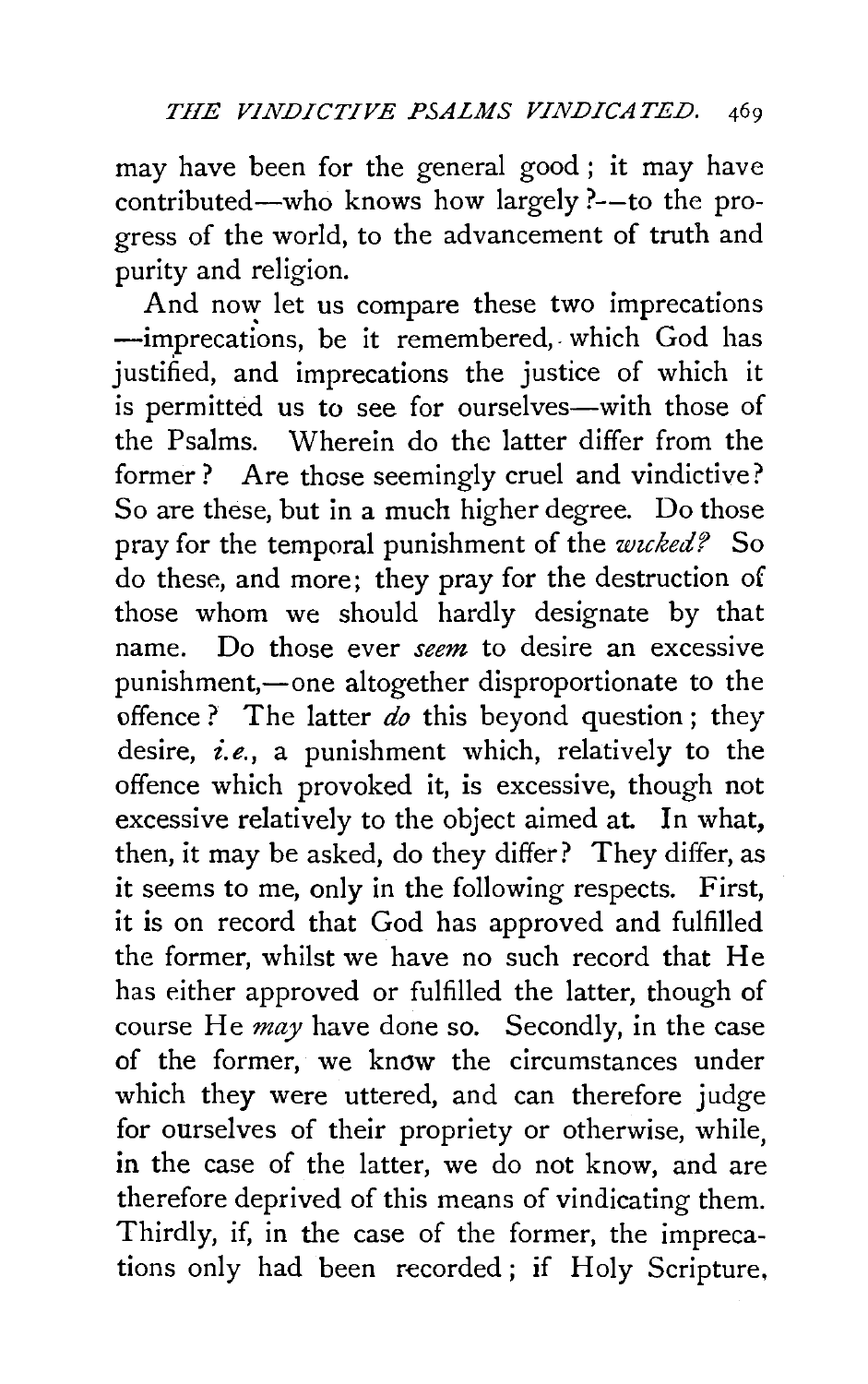## 470 *THE VIN.DICTIVE PSALMS VIN.DICATE.D.*

that is to say, had been silent as to their ratification by God, and had supplied us with no data for proving their fitness, then there are no imprecations in the Psalter which would have presented us with anything like the same difficulty; none which would have worn the same appearance of malignity and cruelty; none which would have been so universally reprobated or so emphatically condemned.

But it may, perhaps, be urged here that the imprecations of the two Prophets were directly and immediately inspired, and that therefore they have a sanction and justification which those of the Psalmists have not. But the answer to this is, first, that we have stronger reasons for believing in the inspiration of the latter than of the former; for, while it is merely a conjecture, though a probable one, that the curses of Elijah and Elisha were suggested to their minds by God, an inspiration is distinctly claimed for some of the imprecations of the Psalmists;<sup>1</sup> and, secondly, that if the former *were* inspired, then we need have no mis- \_givings in holding the inspiration of the latter, which are seemingly so much less vindictive. Or, it may be alleged that, after all, there is a malevolent tone about the denunciations of the Psalms which we are not conscious of when we read those of the Prophets. But it must be remembered" that the former are often given in detail,-and it is sometimes in the detail that the vindictiveness seems to lie,-and, furthermore, that they stand out the more prominently and, so to speak, catch the eye because they are unrelieved by any precise statement of the circum-

' See THE EXPOSITOR vol. iii. p. 46.